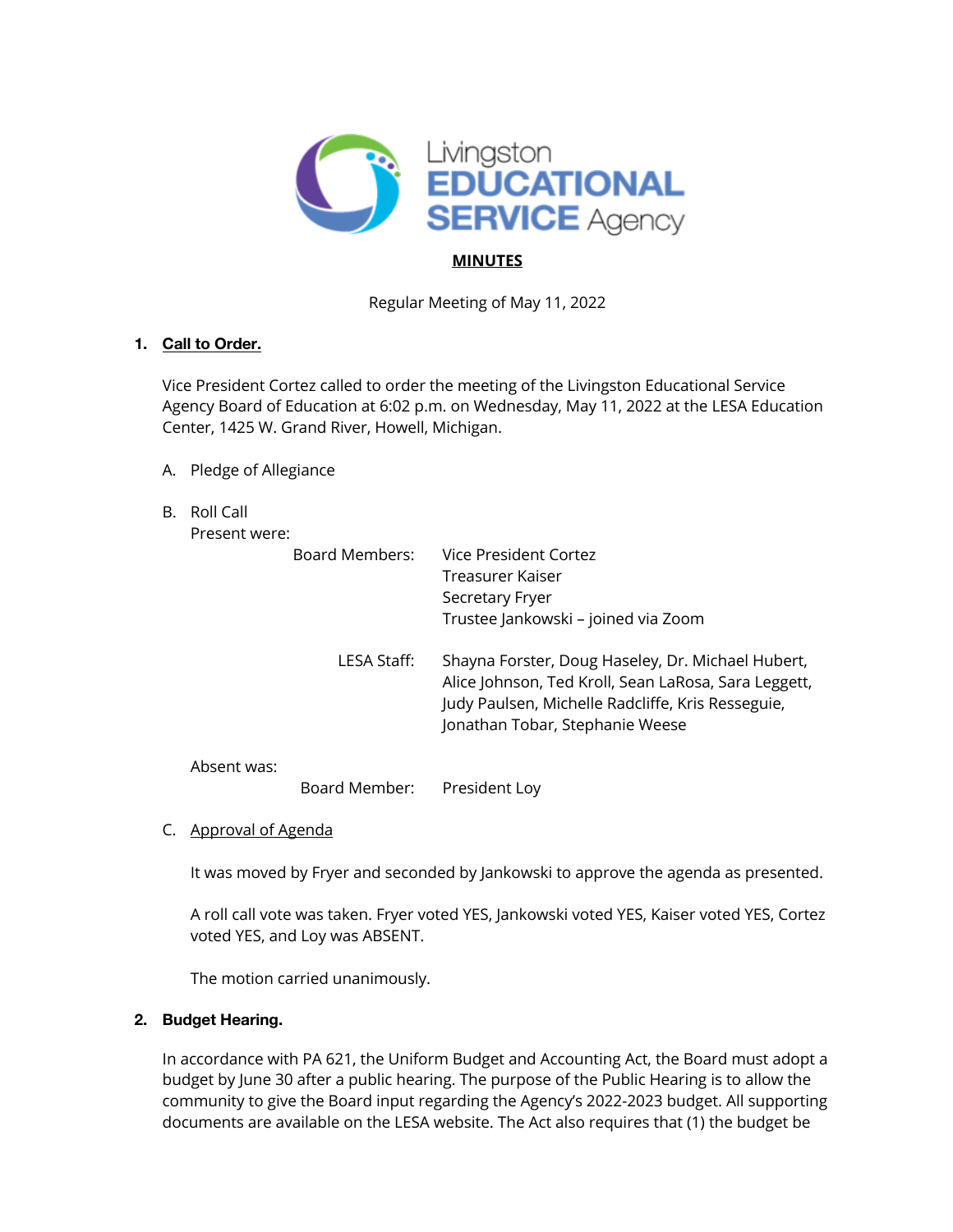transmitted to the Board according to the time schedule in board policy; and (2) the schedule allows time for review and adoption by the Board.

In accordance with the Agency's budget adoption timeline the Public Hearing is scheduled for this meeting. The Agency sent budget information to local districts on May 3, 2022. Each of the local school districts are required to pass a resolution approving or disapproving the LESA budget by June 1<sup>st</sup>.

The 2022 maximum allowable millage levy for the allocated millage of 0.0637 mills and for the special education millage of 3.1678 mills will be discussed at the hearing.

The Board will consider adoption of the 2022-23 budget after it takes into consideration public comment as well as the resolutions approved by the local school districts.

## **3. Call to the Public/Correspondence.**

The President asked if anyone wished to speak on any items or had received correspondence.

There was no correspondence or public comment at this time.

## **4. Approval of Consent Agenda**

It was moved by Fryer and seconded by Jankowski to approve the Consent Agenda.

A roll call vote was taken. Fryer voted YES, Jankowski voted YES, Kaiser voted YES, Cortez voted YES, and Loy was ABSENT.

The motion carried unanimously.

- A. Superintendent's Recommendations
	- 038-021-022

The Board approve the Early Childhood Salary Scale 2.28% COLA application (with exception of staff in other handbooks) combined with the Quality Improvement (\$10,000) application to the Department of Health and Human Services for the 2022-2023 school year.

## B. Personnel Board Report The Personnel Board Report was presented for approval.

## C. Approval: Financial Information

The following financials were presented for approval:

- Check Register of March 2022
- Purchase Card Register of March 2022
- D. Approval: Minutes

The following minutes were presented for approval:

• Regular Board Meeting of April 13, 2022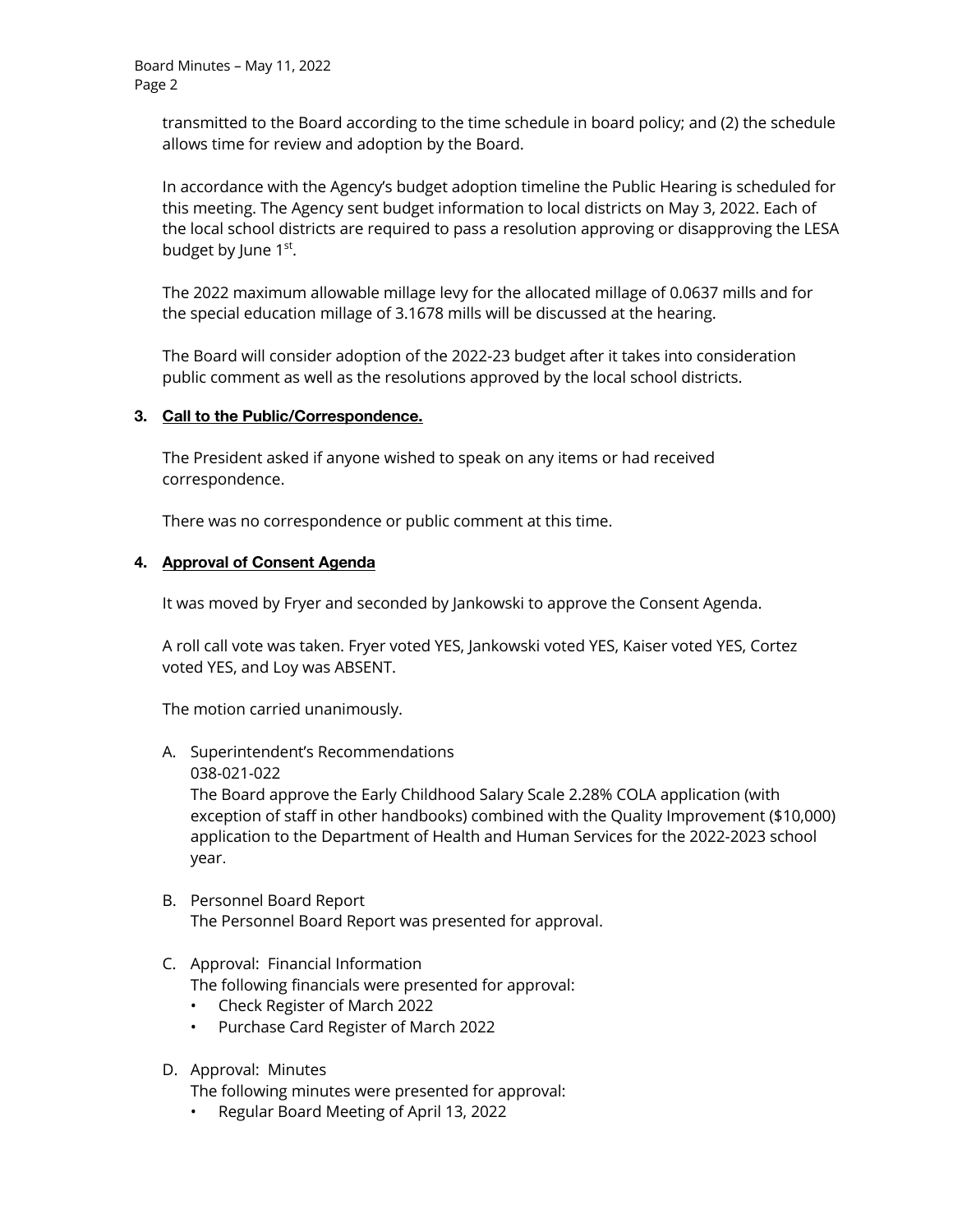## **5. Presentation(s)**

- A. Student Growth Reports the following reports were presented to the Board.
	- WAY+ Ted Kroll
	- Early Childhood Special Education Sara Leggett
	- Great Start Readiness Programs & Head Start Sean LaRosa
	- Pathway Programs and Adult Transition Services Kris Resseguie
- B. Literacy in Action Pathway/ATS Doug Haseley introduced Shayna Forster, who provided an update on literacy in action with Pathway and ATS students. Shayna also reported how they have used Rotary grant funding, and thanked the Board for their support as well.

## **6. Action/Discussion Item(s)**

A. Computer Purchase Recommendations

The Agency replaces technology equipment utilized by all staff on a life cycle basis. The equipment scheduled for replacement this summer is primarily for the Special Education department including LIPSA, classified staff and Specialized Transportation. Education Center staff, Brighton RTC and Hartland RTC are also included.

Pricing for each of the units is based upon the State REMC Bid List, as typically these prices have come in lower than direct sales from the manufacturers. The grand total below includes a 10% contingency in the event of unanticipated additional device needs.

The following laptops/desktops are recommended for purchase:

| 15  | Dell Latitude laptops (13 inch) | \$555 each   |
|-----|---------------------------------|--------------|
| -7  | Dell Latitude laptops (14 inch) | \$523 each   |
| 18  | Dell Optiplex desktops          | \$481 each   |
| -3  | MacBook Pro laptops (13 inch)   | \$1,348 each |
| -24 | Laptop bags                     | \$12 each    |

We purchase equipment on an as needed basis while keeping 3 spare devices of each type for emergency situations and possible new hires. In total, the replacement of the listed devices will not exceed \$27,458. The purchases will be funded through a combination of general education funds, special education funds and capital project funds.

It was moved by Jankowski and seconded by Kaiser that the Board approve the computer purchases as presented.

A roll call vote was taken. Jankowski voted YES, Kaiser voted YES, Fryer voted YES, Cortez voted YES, and Loy was ABSENT.

The motion carried unanimously.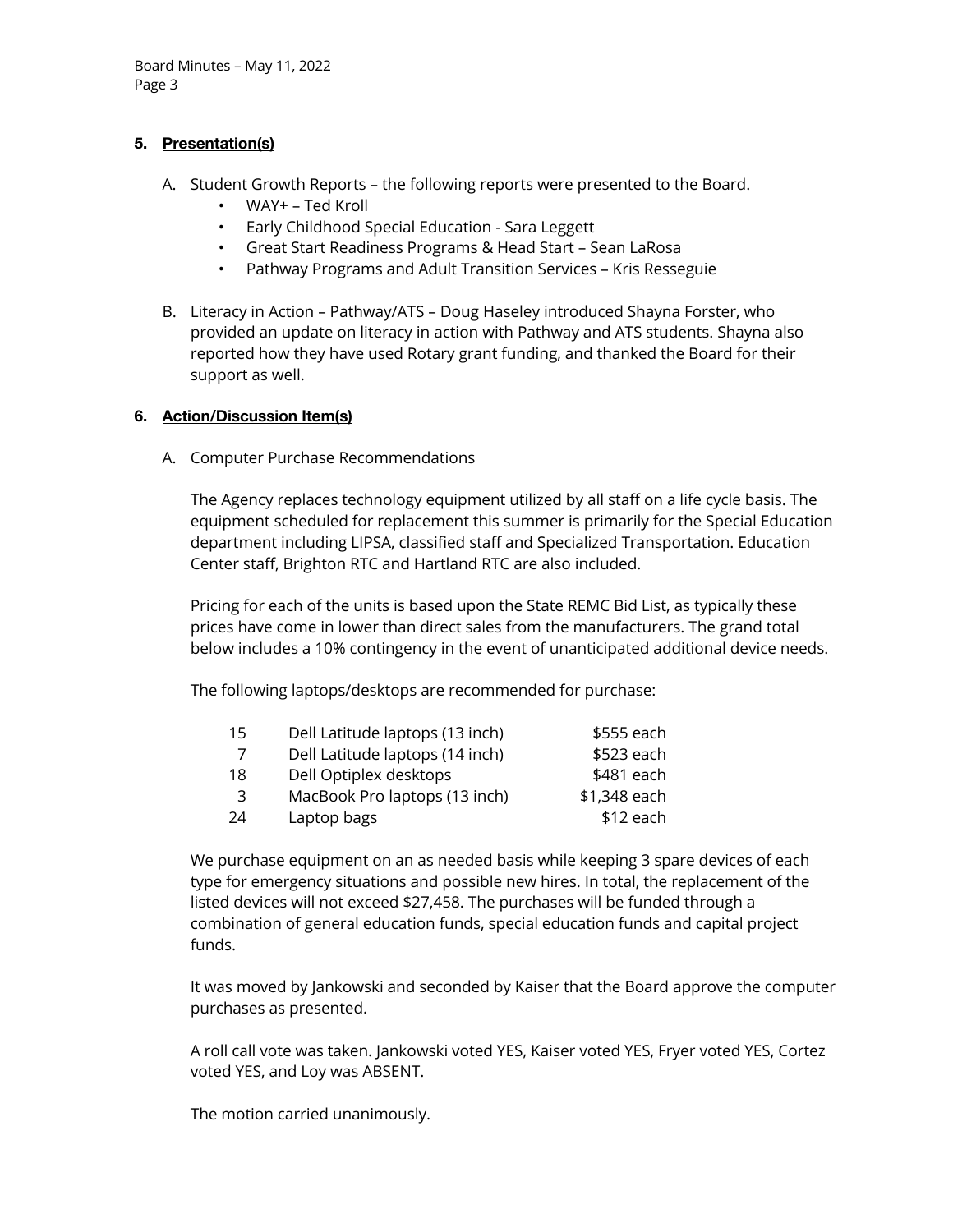#### B. Certification of 2022 Tax Levy Rates

The L-4029 forms must be filed in early June to facilitate the summer tax levy. The Livingston County Equalization Director is not able to supply all of the information for the Board to take action in May so an alternative approach to approving the tax levy rates and filing the L-4029 forms is recommended.

The recommendation provided below will satisfy the legal requirement for the Board of Education to certify the millage to be levied and delegate to the Superintendent the authority to amend the levy if the Headlee Millage Reduction Fraction ("MRF") is calculated by the Livingston County Equalization Director to be less than 1.0. A "MRF" of less than 1.0 would result in the reduction of the maximum allowable levy.

Once the Livingston County Equalization Director provides all of the necessary information to complete the L-4029, the forms will be completed and signed by the Board President and Board Secretary. The forms will then be filed as required and posted on the Agency's website.

It was moved by Kaiser and seconded by Jankowski that the Board certify the 2022 maximum allowable millage levy for the allocated millage of 0.0637 mills and for the special education millage of 3.1678 mills and authorize (1) the Superintendent to adjust the levy if the Headlee Millage Reduction Fraction is less than 1.0; and (2) the Board President and Secretary to execute the 2022 L-4029 reflecting the reduced millage rate due to the Headlee rollback, if any.

A roll call vote was taken. Kaiser voted YES, Jankowski voted YES, Fryer voted YES, Cortez voted YES, and Loy was ABSENT.

The motion carried unanimously.

C. Fuel Bid Extension Recommendation

The Agency has historically facilitated the procurement of diesel fuel and gasoline for the districts that participate in the Regional Transportation Collaborative. The contract with the current vendor is expiring soon, and the Agency has the option to extend the existing contract for another year.

RKA Petroleum Companies, Inc. has performed in accordance with the contract since they started providing fuel to the Agency in August of 2021, and the local districts are satisfied with their services.

It was moved by Kaiser and seconded by Fryer that the Board extend the contract for diesel fuel and gasoline with RKA Petroleum Companies, Inc. for one year and authorize the Superintendent to negotiate and sign a contract to begin on August 1, 2022.

A roll call vote was taken. Kaiser voted YES, Fryer voted YES, Jankowski voted YES, Cortez voted YES, and Loy was ABSENT.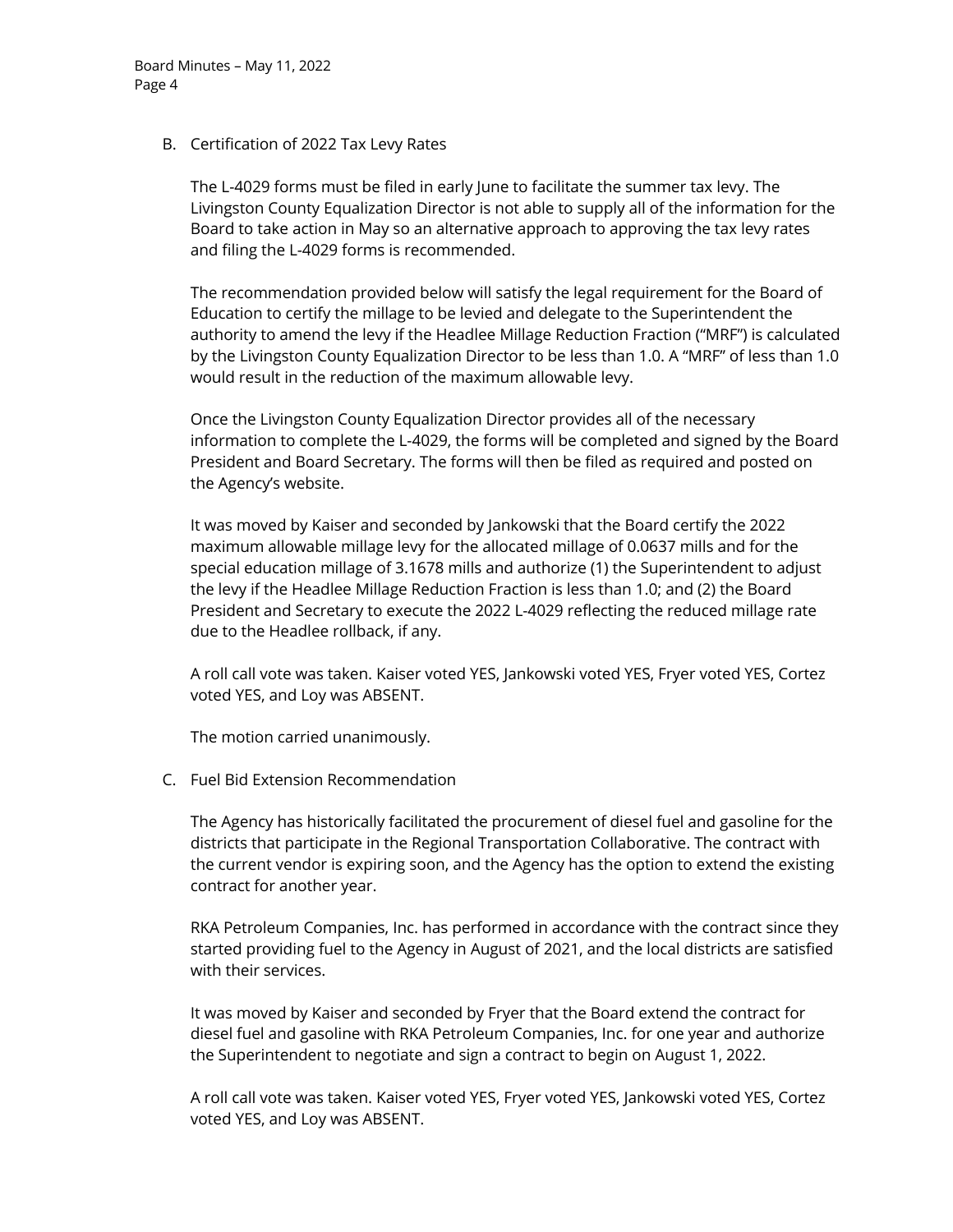The motion carried unanimously.

D. Approval of Administrator Employee Group Contract Extensions

The Administrator Employee Group Handbook specifies that, "Administrators having at least five (5) years' service in a current or like LESA Administrative position shall be placed on a two-year contract of employment to be renewed on or before July 1 of each year for a subsequent two-year period." In addition, it specifies that, "Administrators having fewer than five (5) years' service may be placed on a multi-year contract at the discretion of the Superintendent."

Current administrators subject to the individual contract provisions are:

Placed on a 2-year contract:

- · Candice Davies, Director of GSRP/Head Start
- · Douglas Haseley, Assistant Superintendent for Special Education
- Alice Johnson, Executive Director of Transportation Services
- · Sean LaRosa, Assistant Superintendent for Early Learning
- · Marci Moloney, Program Improvement and Accountability
- · Michelle Radcliffe, Executive Director of Career Development
- · Kristin Resseguie, Director of Special Education
- · Jonathan Tobar, Assistant Superintendent for Secondary Learning
- Laura Walters, Director of Finance & Budget
- · Stephanie Weese, Assistant Superintendent for Administrative Services
- · Carie Cowger, Director of Special Education
- · Malissa Patrick, Director of Special Education

Placed on a 1-year contract:

- Michelle Allison, Director of Special Education
- · Theodore Kroll, Director of Alternative & Adult Education
- · Sara Leggett, Director of Early Childhood Special Education
- · Amber Roberts, Assistant Director of Special Education
- · Jennifer Damon, Director of Communications
- · Meegan Dunn, Director of Special Education
- · Adrian Dean, Director of Special Education

It was moved by Jankowski and seconded by Fryer that the Board extend the employment contracts of the LESA administrators per the terms of the Administrator and Supervisor Handbook.

A roll call vote was taken. Jankowski voted YES, Fryer voted YES, Kaiser voted YES, Cortez voted YES, and Loy was ABSENT.

The motion carried unanimously.

E. Board Policy, First Reading